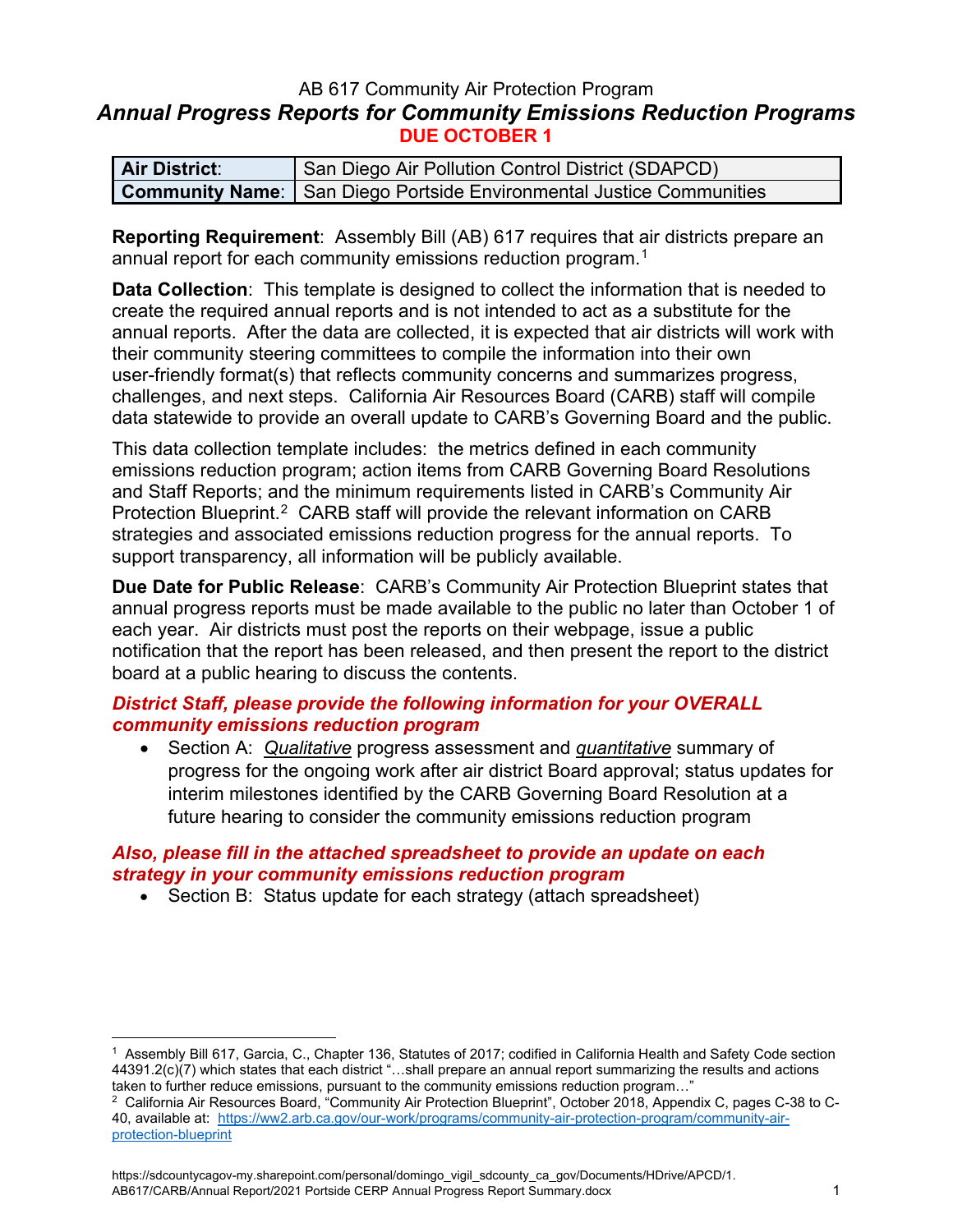*Section A:* **QUALITATIVE progress assessment and status updates for interim milestones identified by the CARB Governing Board**

- 1) Provide a *qualitative* progress assessment. Briefly describe the progress made and provide a status update for each of the following items: *[Ref. Blueprint, page C-39, C-40]*
	- Community Engagement.

The APCD engages members of the community through the Portside Community Steering Committee meetings that take place on a monthly basis. Meetings have been virtual since the start of the Covid-19 pandemic and will continue to be virtual in the foreseeable future. APCD also engages members of the community by sharing announcements via email, social media, and through its website, which has dedicated webpages for the CAPP, including meeting information and materials, as well as relevant documents that the public can access anytime.

- Enforcement.
- The District established a Supplemental Environmental Project (SEP) Program to work with violators to use violation fines to help fund projects that benefit the community, with a focus on projects in the Portside Community. Currently, we are working with schools and community groups to add approved projects, and working with facilities that have received violations to settle a portion of their fine through a SEP
- Since the implementation of the CERP, the District has doubled the number of idling inspections in the Portside Community by conducting vehicle idling sweeps in the area twice a week.
- The District is also in the final stages of completing the expansion of the CARB/SDAPCD Mobile Source MOU to include Commercial Harbor Craft. Increased enforcement of these emission sources are expected to improve air quality in the region and benefit the Portside Community.
- Metrics for Tracking Progress.

The CERP includes metrics or each strategy and action in the CERP. The metrics were identified by the CSC in collaboration with the District and CARB staff. The Metrix table is included in the CERP as Appendix C.

- Implementation Schedule. Implementation or early actions initiated in November of 2020 with the SDAPCD Board approval of Phase I of the CERP, which included strategies and actions under the following categories:
	- 1. Outreach and Community Engagement
	- 2. Incentives
	- 3. Rule Development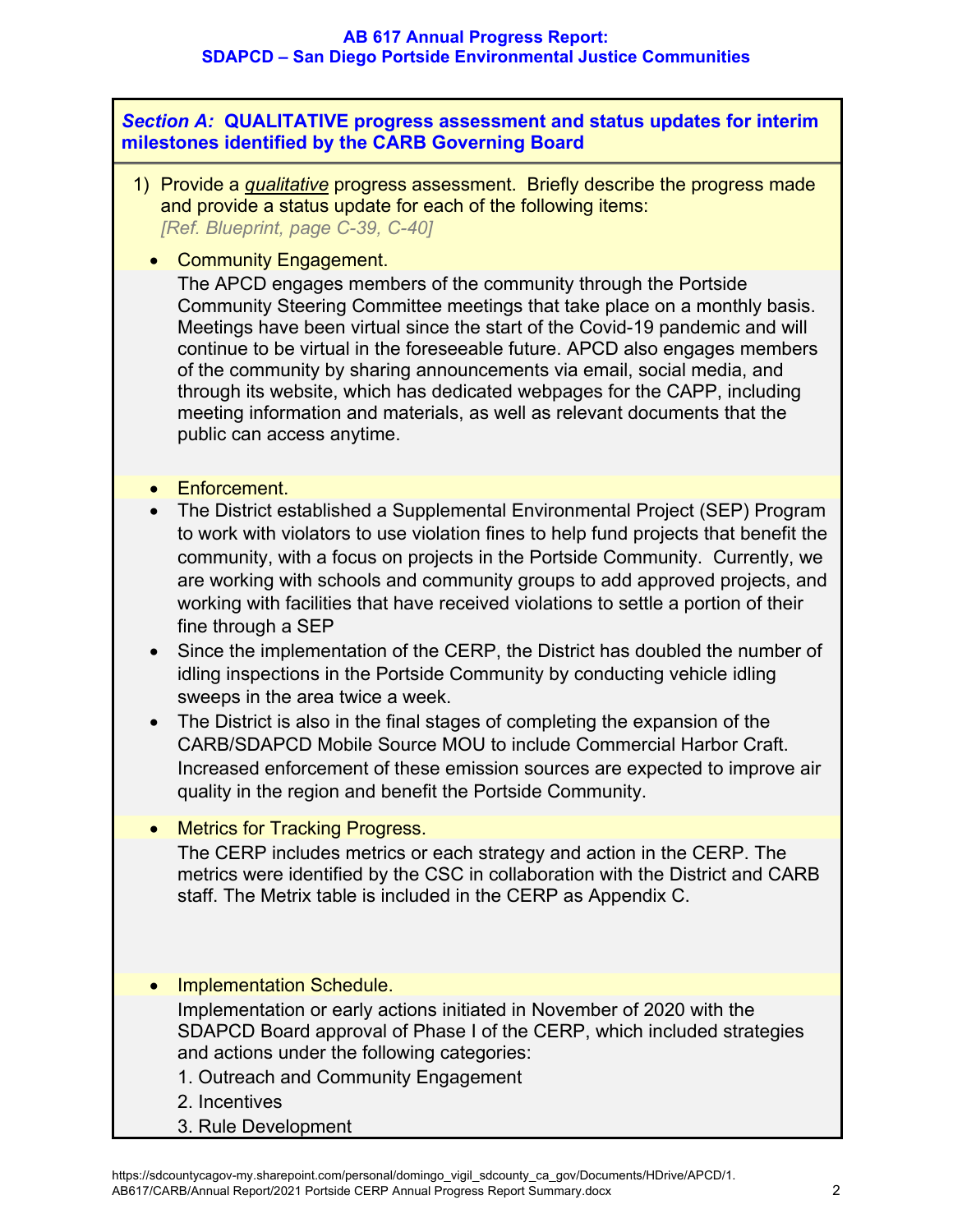## *Section A:* **QUALITATIVE progress assessment and status updates for interim milestones identified by the CARB Governing Board**

## 4. Enforcement

Additional commitments were identified by partner agencies including the Navy, Shipyards, and the Port of San Diego.

Important milestones under the implementation of early strategies include:

- Establishment of an Office of Environmental Justice within APCD
- Working with CARB staff to create additional flexibilities for incentives.
- Adoption of or amendments to the following rules:
	- o Rule 1210 reducing cancer risk threshold to 10 in a million
	- o Rule 61.2 Further Control of Mobile Transport Tanks Loading
	- o Rule 67.0.1 Architectural Coatings
- Formalized the District SEP Policy/Process which has been posted on our website. Additionally, we have reached out to stakeholders and communitybased groups to identify existing community projects.

Phase 1 also included early commitments from other entities such as the Port District, Shipyards, and the Navy.

- The Port has deployed a total of five zero emission trucks in two marine terminals within the Portside Community and is currently working on achieving additional emission reductions from replacing older cargo handling equipment, and from several additional projects
- The Shipyards have implemented policies requiring air compressors to be powered by zero emission technology or Tier 4 engines
- The Navy is operating in-port ships on shore power to the fullest extent practical when ported at the base.

Phase II of the CERP was approved by the SDAPCD in July nad by the CARB Board in October of 2021. Further implementation updates will be included in the 2022 report.

# • Data Analysis.

Data from the Districts monitoring efforts is analyzed for trends. Updates have been provided to the Portside CSC on a regular basis.

Additionally, the District has partnered with CARB staff to quantify and prioritize community health risks from air pollutants based on emissions inventory data and other data available. CARB staff has developed a preliminary assessment and will partner with the Port of San Diego to also consider data from the Port's Health Risk Assessment in the larger Portside Community analysis.

# • Strategy Development.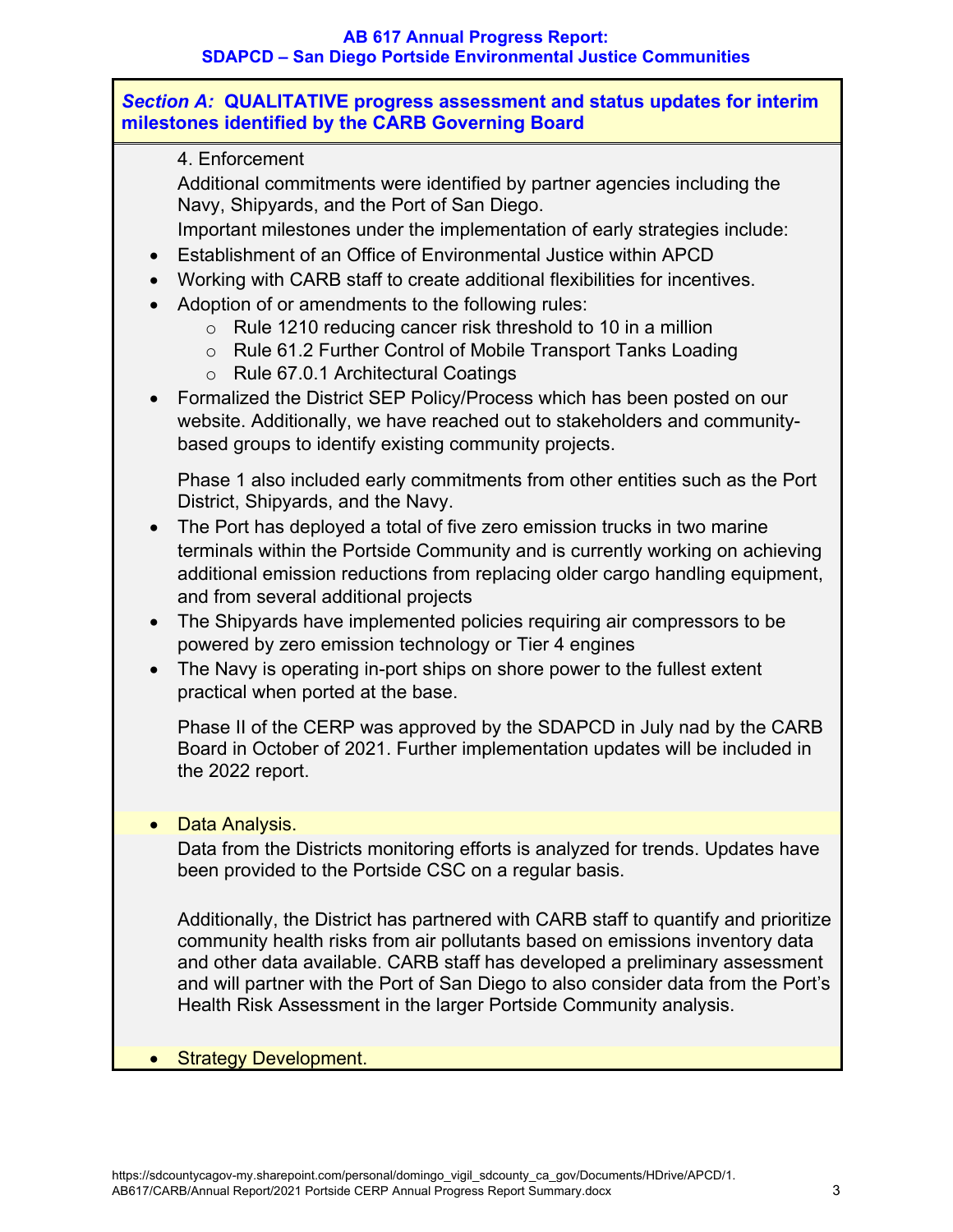As the CERP actions are implemented, staff is continuing to receive input from the CSC to ensure the actions focus on the community's concerns identified for the CERP goals. Strategies and actions to address the air quality goals are being followed as outlined in the CERP. However, strategies and actions may be adjusted as SDAPCD receives new information about emissions from efforts such as air monitoring, emission inventories, and health risk assessments.

- 2) Highlight any "lessons learned" that can be used to support communities with similar sources and air quality challenges. *[Ref. Blueprint, page C-39]*
	- Anticipate that additional time to implement strategies will typically be needed, especially when partnering with other entities.
	- Transparency from the start regarding availability of resources and timelines is essential to help manage community expectations.
	- Engagement of local jurisdictions over land use from the start is very important to coordinate actions and strategies related to land use, especially in regards to timing of community-level, or general plan updates.
	- Participatory budgeting of incentive funding available for AB617 is key to reflect and respond to the priorities of the community and to establish trust
- 3) The community emissions reduction program will have included a community profile. Describe any community profile updates, such as the following information, if applicable: *[Ref. Blueprint, page C-39]*

3a) Describe changes in community attributes (e.g., revised socioeconomic data).

No changes identified

3b) List any new community attributes that have been identified (e.g., new local public health indicators).

No new attributes identified

4) The San Diego Air Pollution Control District Governing Board held a Board Meeting and approved the following action item<sup>[3](#page-3-0)</sup>:

# **Action Item in SDAPCD Board Resolution TBD**

□ SDAPCD Board-Directed Action:

<span id="page-3-0"></span><sup>3</sup> San Diego Air Pollution Control District, Governing Board Resolution TBD, approved at a Board Meeting on TBD, available at: TBD

https://sdcountycagov-my.sharepoint.com/personal/domingo\_vigil\_sdcounty\_ca\_gov/Documents/HDrive/APCD/1. AB617/CARB/Annual Report/2021 Portside CERP Annual Progress Report Summary.docx 4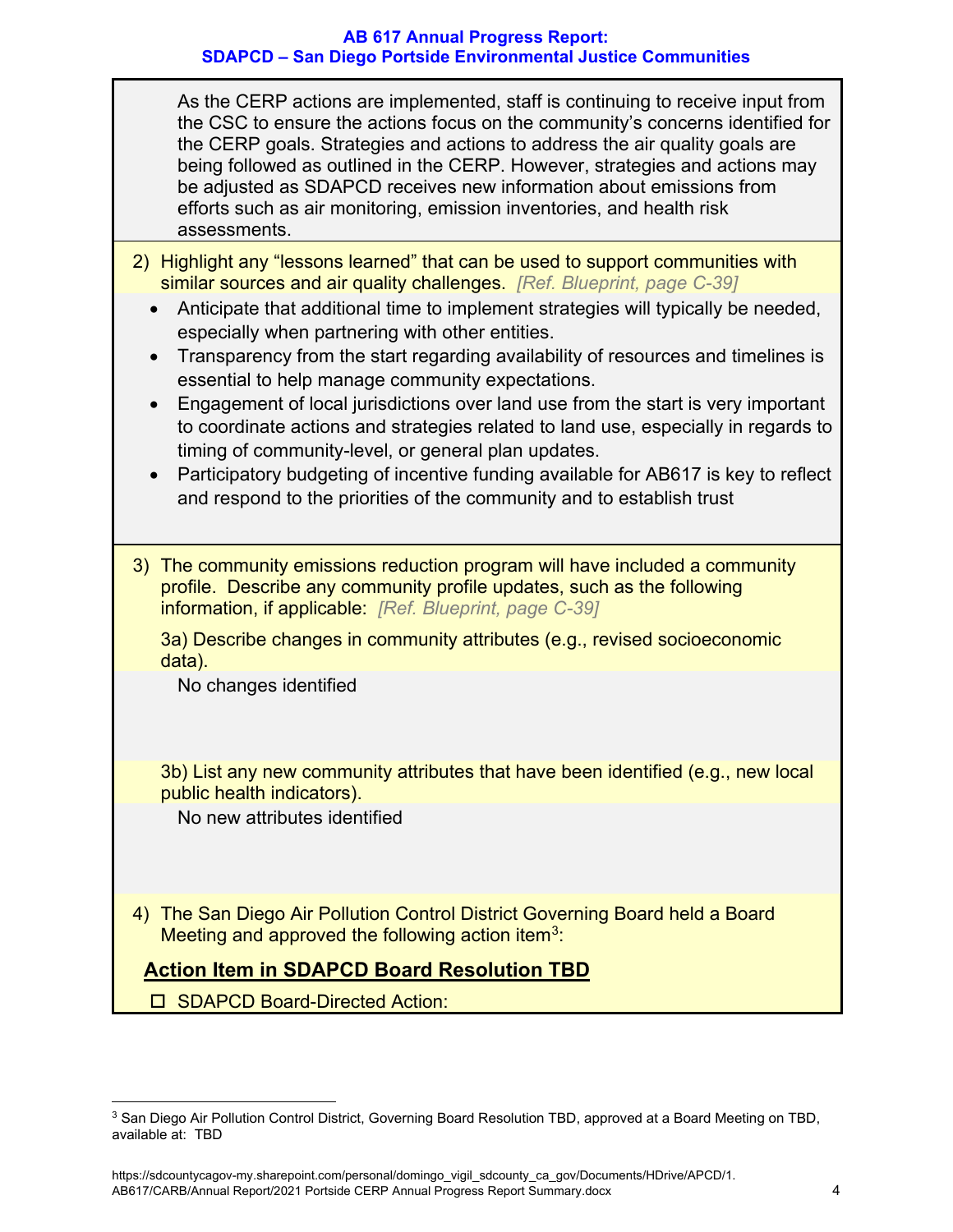1. Found that the proposed actions are exempt from the provisions of the California Environmental Quality Act in accordance with staff analysis.

2. Approved the Community Emissions Reduction Plan (CERP) and directed the Interim Air Pollution Control Officer or designee to submit the CERP to the California Air Resources Board for final State approval.

3. Authorized the Interim Air Pollution Control Officer or designee to work with the Portside Community Steering Committee and partner agencies to update the CERP as necessary to reflect potential changes, including updates to data, goals, priorities, or actions during implementation.

4. Authorized the Interim Air Pollution Control Officer or designee to advocate for programs, plans, and regulations that support the actions, strategies, and goals identified in the CERP.

5. Authorized the Interim Air Pollution Control Officer or designee to apply for and receive grant funding that supports the implementation of strategies and actions in the CERP.

5) AB 617 requires that all community emissions reduction programs be submitted to the CARB Governing Board for review and approval.<sup>[4](#page-4-0)</sup> In preparation for consideration by the Governing Board, CARB staff reviewed the Community Emissions Reduction Plan Portside Environmental Justice Neighborhoods and provided a Staff Report for Board consideration. Provided below are recommended actions specified in the Staff Report.<sup>[5](#page-4-1)</sup> Please use the form below or provide an attachment that describes updates related to the following recommended actions:

# **Recommended Actions in CARB Staff Report**

- To support implementation, CARB staff has developed a set of recommended actions in three key areas: updating the community planning emissions inventory, metrics to track progress of plan, and community-level air monitoring. Progress in implementing these recommendations should be included in the annual progress reports submitted to CARB as required by the Blueprint. Additionally, based on the feedback provided during the August 24th workshop, CARB commits to providing technical information to support implementation:
- $\Box$  Recommended Action #1: Updating the Community Planning Emissions Inventory.

CARB is committed to revising the hexavalent chromium emission estimates as new data become available. Additional updates to the community-scale emissions inventory for the Portside Community are expected as the District receives revisions to the emissions reported through their AB 2588 Air Toxics

<span id="page-4-0"></span> $4$  California Health and Safety Code section 44391.2(c)(4).

<span id="page-4-1"></span><sup>5</sup> CARB document "TBD" released TBD, available at: TBD.

https://sdcountycagov-my.sharepoint.com/personal/domingo\_vigil\_sdcounty\_ca\_gov/Documents/HDrive/APCD/1. AB617/CARB/Annual Report/2021 Portside CERP Annual Progress Report Summary.docx 5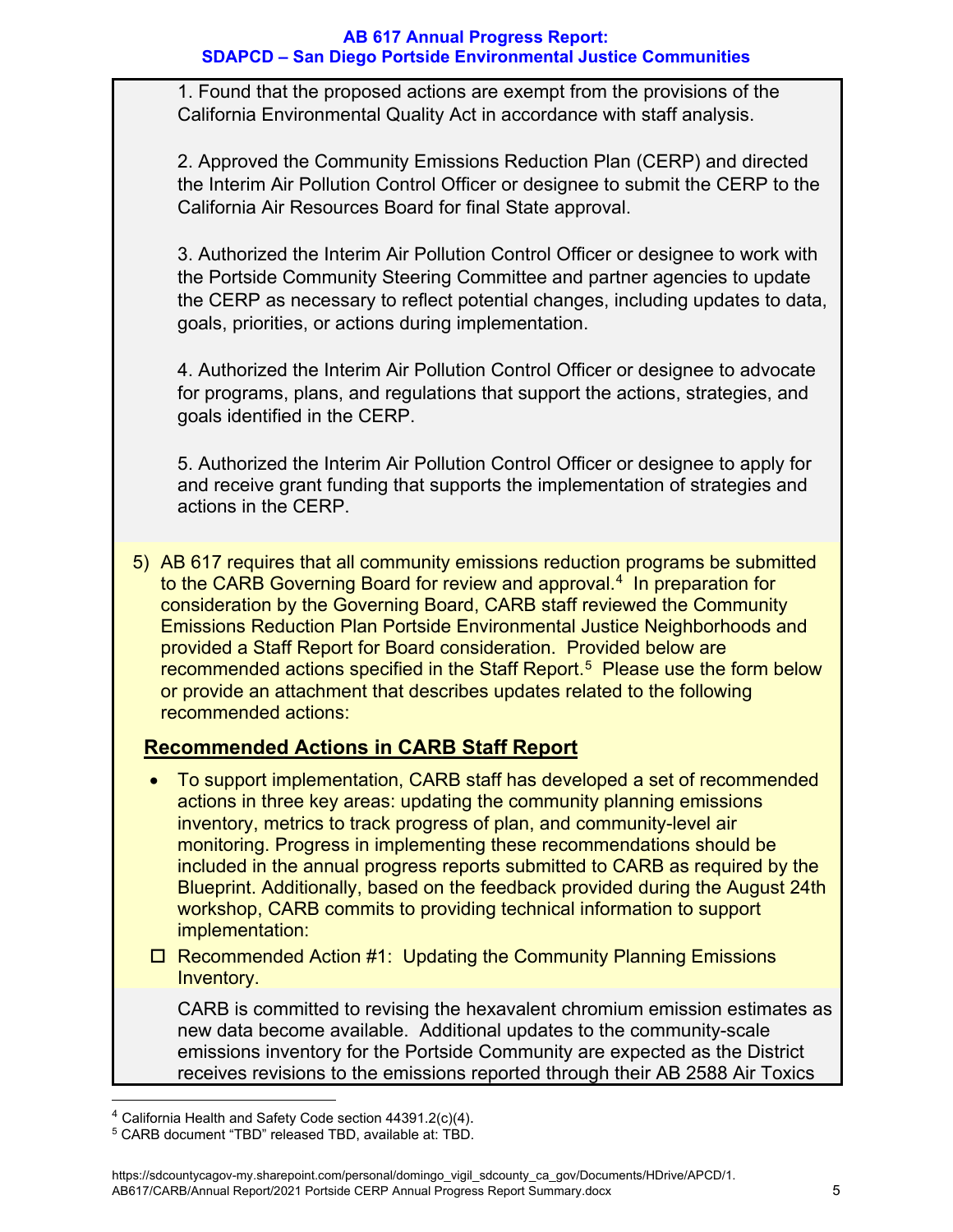"Hot Spots" process. We will continue to work together with the District and CSC members to continue exploring good data and sound science in estimating hexavalent chromium emissions from mobile sources.

 $\Box$  Recommended Action #2: Work with the steering committee to identify additional means for the CAMP to inform the CERP to achieve and track emissions and exposure reductions, as monitoring data becomes available.

SDAPCD staff continues to work diligently to implement the CAMP and to track data to identify trends in air quality. Data is available at the SDAPCD website and updates are provided regularly at the CSC monthly meetings.

As more data becomes available and full CERP implementation moves forward, SDAPCD staff will continue to share any progress in air quality improvements and to share data to make any necessary adjustments or course corrections,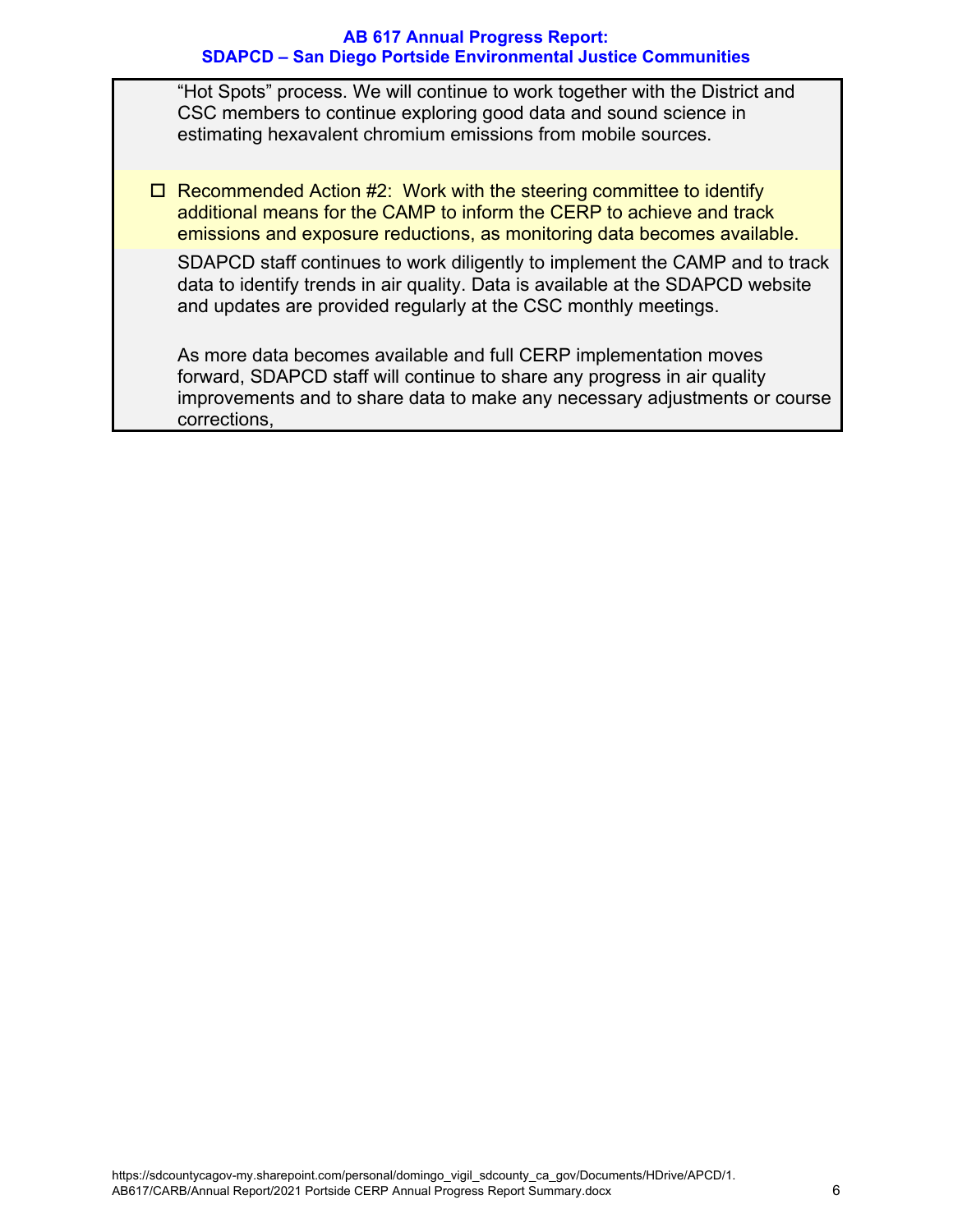*Section A:* **QUANTITATIVE Summary of progress for the community emissions reduction program**

6) Status of the Strategies Included in the Program – Summarize the total number of strategies that have been fully implemented, the number that are in progress, and the number that have not yet begun implementation. *[Ref. Blueprint pages C-38, C-39. Community Emissions Reduction Plan Portside Environmental Justice Neighborhoods, Chapter 7]*

Outreach and Community Engagement (4 actions):

- Fully implemented: 1
- In progress: 3

Incentives (4 actions):

- Fully implemented: 1
- In progress: 3

Rule Development Strategies (4 actions):

- Fully implemented: 2
- In progress: 2

Enforcement Actions (6 actions):

- Fully implemented: 5
- In progress: 1

Heavy Duty Truck Strategies (4 actions)

- Fully implemented: 0
- In progress: 4

Land Use Strategies (8 actions)

- Fully implemented: 0
- In progress: 3
- Pending: 5

Working Waterfront Activities (8 actions)

- Fully implemented: 1
- In progress: 7

Advocacy Measures (1 action)

• Fully implemented/ongoing: 1

7) Completion of Required Elements – Describe completion of required elements (e.g., emissions reduction targets, milestones for compliance goals, etc.). Some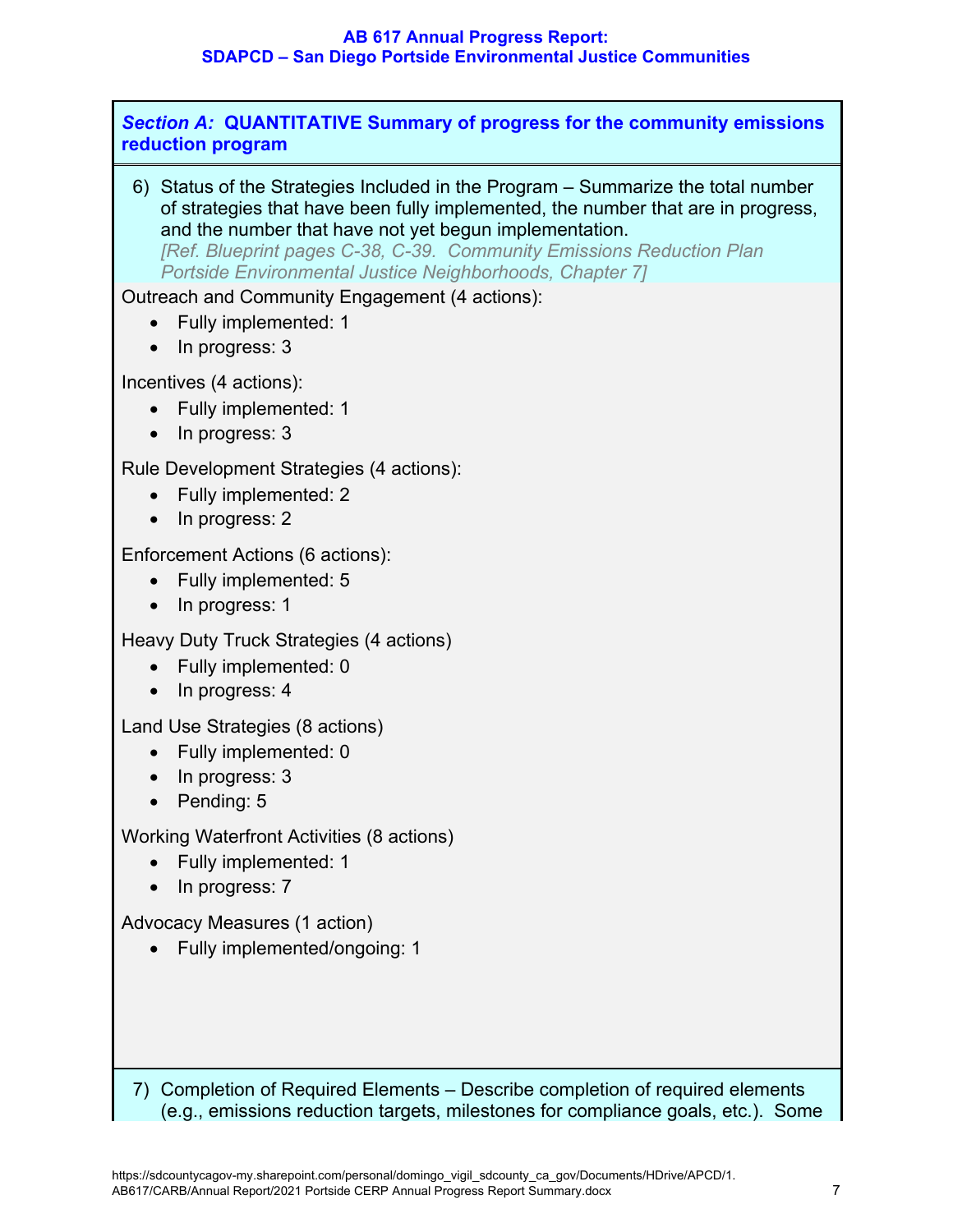*Section A:* **QUANTITATIVE Summary of progress for the community emissions reduction program**

required elements are provided below in 7a, 7b, and 7c. *[Ref. Blueprint pages C-3, C-4, C-38, C-40.*

7a) Emission Reduction Targets – Summarize progress toward achieving overall emission reduction targets (PM2.5, PM10, DPM, NOX, and VOC, as applicable). *[Ref. Blueprint pages C-16 to C-19, C-38, C-40. Community Emissions Reduction Plan Portside Environmental Justice Neighborhoods, Chapter 7, Table 16]*

Emission reduction targets outlined in the CERP will be accomplished by adoption of rules that, in combination, will reduce 0.408 tons/day of VOCs and 0.395 tons/day of NOx.

7b) Proximity-Based Goals - Summarize progress toward achieving proximitybased goals (e.g., for air filtration, urban greening, school flag programs). *[Ref. Blueprint pages C-19, C-20. Community Emissions Reduction Plan Portside Environmental Justice Neighborhoods, Chapter 7]*

The various actions related towards achieving proximity-based goals requires ongoing coordination with partner agencies throughout the term of the plan. The CSC has recently submitted a letter of support for Urban Corps' Urban Forestry Workforce Development Tree Planting Program and its partnership with the Port of San Diego to plant 20 additional trees at Cesar Chavez Park in Barrio Logan.

Additional activities will be reported in future reports as progress on proximitybased goals continues.

7c) Compliance Goals - Provide an update on progress toward achieving compliance goals and improving compliance (e.g., summarize non-compliance rates and other key compliance statistics). *[Ref. Blueprint page C-31. Community Emissions Reduction Plan Portside Environmental Justice Neighborhoods, Chapter 7]*

The District established a Supplemental Environmental Project (SEP) Program to work with violators to use violation fines to help fund projects that benefit the community, with a focus on projects in the Portside Community. Currently, we are working with schools and community groups to add approved projects, and working with facilities that have received violations to settle a portion of their fine through a SEP

Since the implementation of the CERP, the District has doubled the number of idling inspections in the Portside Community by conducting vehicle idling sweeps in the area twice a week.

The District is also in the final stages of completing the expansion of the CARB/SDAPCD Mobile Source MOU to include Commercial Harbor Craft.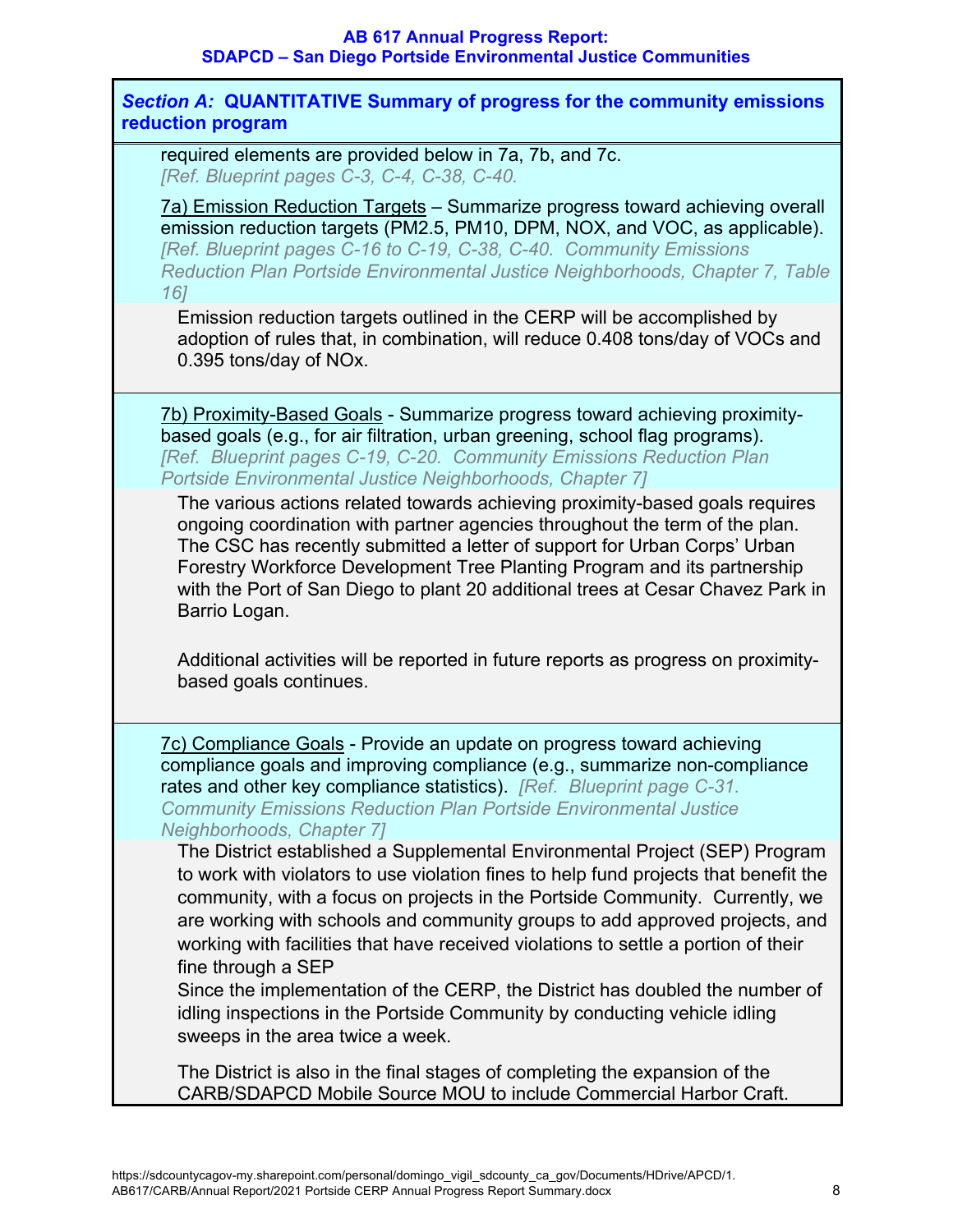| Section A: QUANTITATIVE Summary of progress for the community emissions<br>reduction program                                                                                                                                             |                   |                  |                                              |                         |                                       |                                     |  |  |  |
|------------------------------------------------------------------------------------------------------------------------------------------------------------------------------------------------------------------------------------------|-------------------|------------------|----------------------------------------------|-------------------------|---------------------------------------|-------------------------------------|--|--|--|
| Increased enforcement of these emission sources are expected to improve air<br>quality in the region and benefit the Portside Community.                                                                                                 |                   |                  |                                              |                         |                                       |                                     |  |  |  |
| 8) Incentives Investments - Summarize the total incentives investments for<br>programs that are identified in the community emissions reduction program or for<br>other projects that provide air quality benefits within the community. |                   |                  |                                              |                         |                                       |                                     |  |  |  |
| AB617 Incentives Funding by Year as of 11/30/2021                                                                                                                                                                                        |                   |                  |                                              |                         |                                       |                                     |  |  |  |
| <b>Fun</b><br>ding<br>Year                                                                                                                                                                                                               | Agreement<br>Date | Total<br>Funding | Project<br>Funding<br>(Total minus<br>admin) | Expenditure<br>Deadline | Contracted<br>Project<br><b>Funds</b> | Expended<br>Project<br><b>Funds</b> |  |  |  |
| 1                                                                                                                                                                                                                                        | 2018              | \$3,000,000      | \$2,812,500                                  | June 2023               | \$2,697,341                           | \$2,519,996                         |  |  |  |
| 2                                                                                                                                                                                                                                        | 2019              | \$18,905,000     | \$17,723,438                                 | <b>June 2022</b>        | \$14,260,828                          | \$403,874                           |  |  |  |
| 3                                                                                                                                                                                                                                        | 2020              | \$16,048,461     | \$15,045,433                                 | June 2025               | \$4,865,159                           | \$0                                 |  |  |  |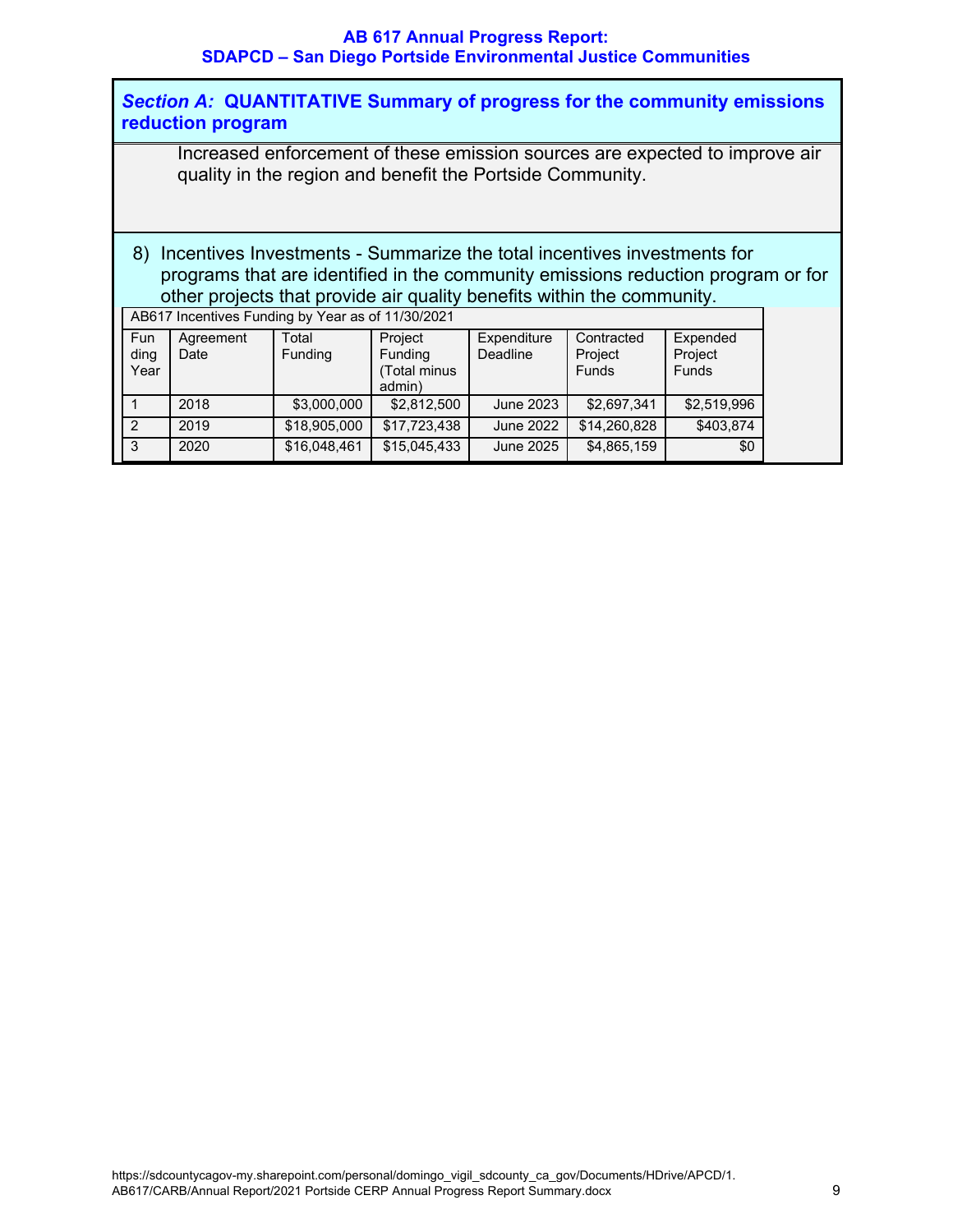*Section B:* **Status update for EACH STRATEGY in the community emissions reduction program**

Please fill in the attached spreadsheet template and provide an update on the status and specific metrics for EACH STRATEGY. [Ref. Blueprint, page C-39]

Please refer to Excel Spreadsheet titled: 2021 Portside CERP Annual Progress Report by Strategy